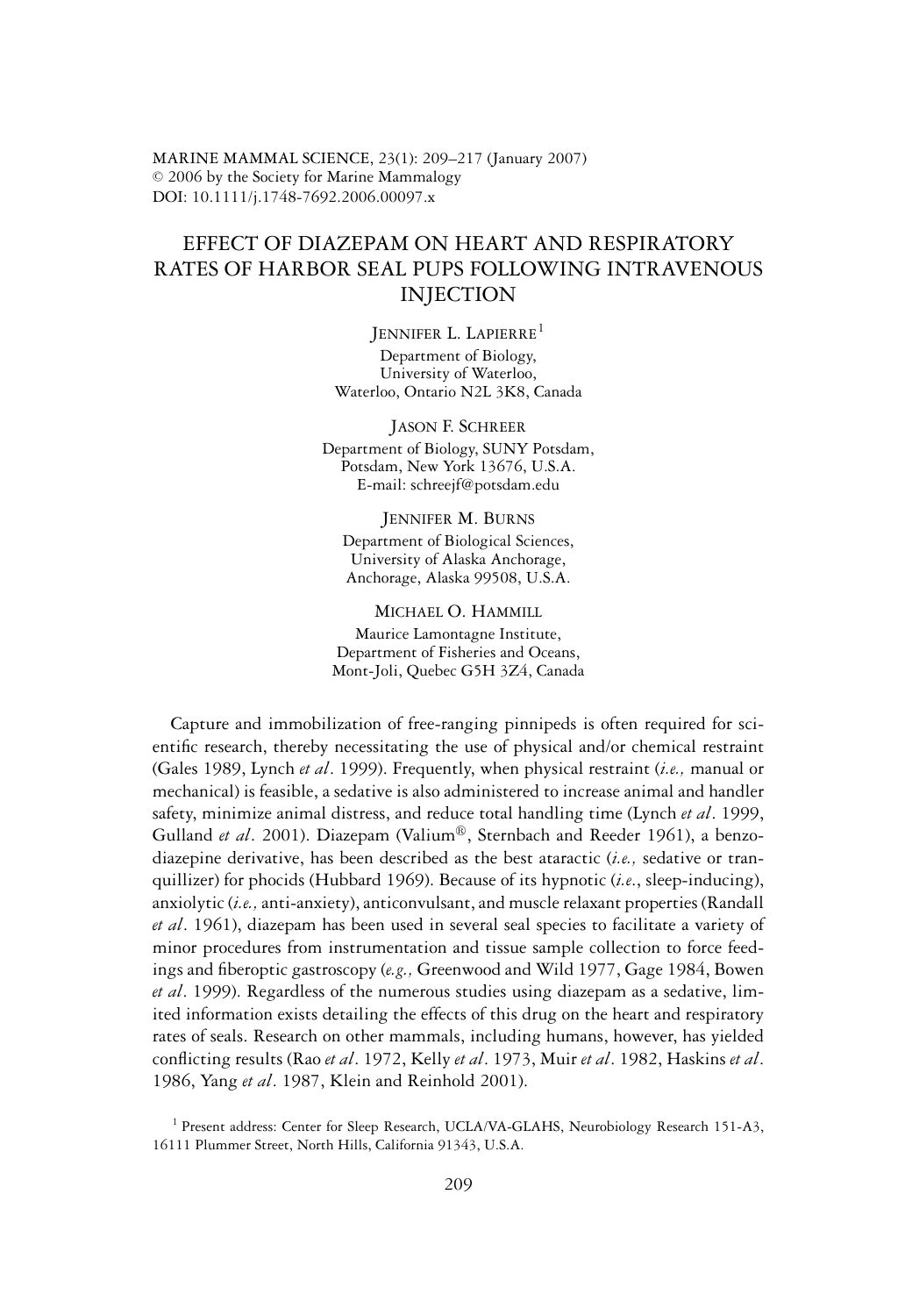Previous studies on phocid neonates have established that cardiorespiratory control is not fully developed at birth (Castellini *et al*. 1994, Falabella *et al*. 1999, Lapierre *et al*. 2004). Consequently, physiologically immature animals may be more susceptible to experience adverse reactions following drug administration. While studying diving behavior and physiology ontogenesis, harbor seal pups were sedated with diazepam to facilitate blood and muscle sample collection (Greig 2003, Clark 2004). During the course of these studies, we observed pronounced behavioral and physiological changes following injection of diazepam. As a result, the aim of this study was to assess the time-course effects of diazepam on the cardiac and respiratory rates of harbor seal pups during early postnatal development.

This study was conducted near Bic  $(48°24' \text{ N}, 68°51' \text{ W})$ , QC, Canada, on the south shore of the St. Lawrence River Estuary, from May to July of 2002. The effects of diazepam on heart and respiratory rates were evaluated in eighteen preweaned harbor seal pups. Pups ranged in age from 1 d to 33 d and weighed between 9 and 32 kg. Procedures have been described in detail elsewhere (Lapierre 2003, Lapierre *et al*. 2004). Briefly, following tagging and morphometrics, seals were mechanically restrained with a V-board. Subsequently, electrocardiogram (ECG), heart rate (HR), and respiration rate (RR) were simultaneously recorded using a portable multichannel physiological monitor, needle electrodes, laptop computer, and a camcorder.

On average, after 30 min (range 15–52 min) of continuous baseline monitoring (Lapierre *et al.* 2004) animals were sedated with diazepam (Valium®, 7-chloro-1,3dihydro-1-methyl-5-phenyl-2H-1,4-benzodiazepin-2-one, Sternbach and Reeder 1961) to facilitate tissue sample collection as part of two concurrent studies (Greig 2003, Clark 2004). Each pup was administered a single intravenous (i.v.) bolus injection of diazepam (5 mg  $mL^{-1}$ , Sabex Inc., Boucherville, QC, Canada) via the extradural intravertebral vein in the lumbar region (Hubbard 1969). Pups <20 kg and pups  $\geq$ 20 kg were administered 1.0 mL (5 mg) and 1.25 mL (6.25 mg) of diazepam, respectively, resulting in a mean dose of  $0.32 \pm 0.09$  mg kg<sup>-1</sup>. Blood and muscle biopsy procedures typically lasted 50 min (range 35–64 min). To ensure complete recovery, pups were monitored, on average, for an additional 25 min (range 15–31 min) before removal of electrodes and their subsequent release. Total handing time, from capture to release, lasted on average 2.32 h (range 1.85–4.00 h).

Apnea was observed as a breath-hold, during which nostrils remained closed for >10 s following an exhalation (Lapierre *et al*. 2004). Mean breathing heart rate (HR) (*i.e.,* HR during periods of respiration) and respiration rate (RR) for twelve 5-min epochs following administration of diazepam ( $t_1 = 0$ –5 min,  $t_2 = 5$ –10 min,  $t_3$  $= 10-15$  min ...  $t_{11} = 50-55$  min,  $t_{12} = 55-60$  min) were compared to mean baseline measurements (*i.e.,* control, *t*0; Lapierre *et al*. 2004). For apnea comparisons, two 30-min epochs  $(t_1-t_6)$  and  $t_7-t_{12}$ ) were identified, and apnea count, mean apnea duration, and mean apnoeic HR were calculated and compared to baseline values  $(t_0)$ . Induction time was defined as the interval between injection and the appearance of sedation (*i.e.,* calm resting state), and the duration of sedation was defined as the time between induction and the appearance of increased responsiveness.

To determine if diazepam altered HR or RR, all parameters were assessed using a one-way analysis of variance (ANOVA) for repeated measures (PROC GLM, SAS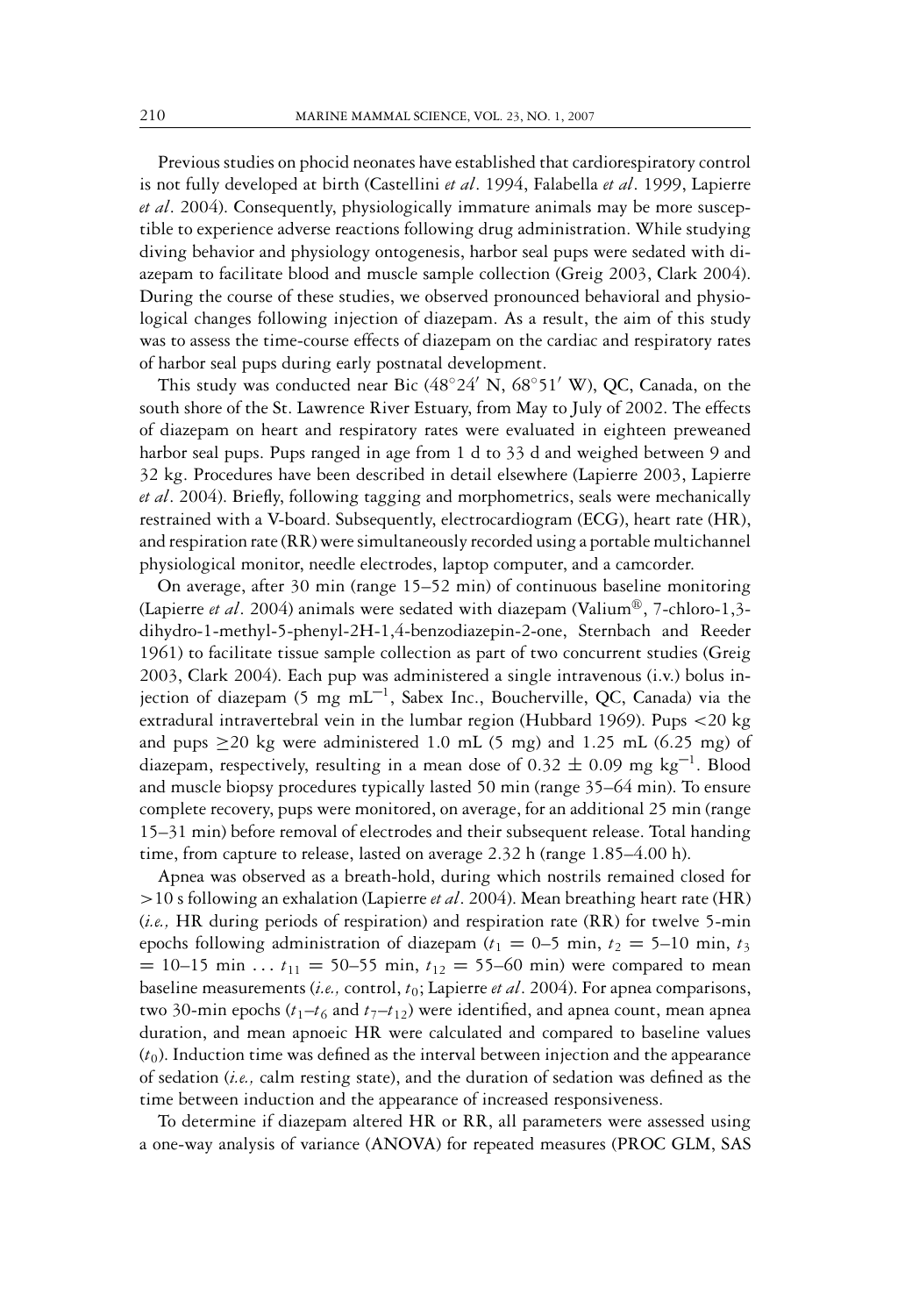Institute Inc., Cary, NC). The CONTRAST transformation (SAS Institute Inc. 1989) was selected, whereby one level of the repeated measures effect is considered the control  $(t_0)$  against which all other levels are compared. To assess for the effect of age, each pup was assigned to one of the following categories (young  $= 1-10$  d [ $n = 7$ ], mid = 11–20 d  $[n = 6]$ , old = 21–33 d  $[n = 5]$ ). In addition, sex effects were also assessed ( $n =$  eight females, ten males). Significance level was set at  $0.05$ . Data are expressed as mean  $\pm$  standard deviation.

No significant difference by age class or sex was observed for any of the parameters measured; as such, values are reported for all pups combined. Administration of  $0.32 \pm 0.09$  mg kg<sup>-1</sup> i.v. diazepam provided sufficient sedation to facilitate tissue sample collection. Pups entered a sleep-like state almost immediately; no paradoxical reaction such as excitement or restlessness, as reported in other animals, was observed (Haskins *et al*. 1986, Ko *et al*. 1998). Induction was smooth and rapid, averaging 15  $\pm$  4 s and pups were sedated for 33  $\pm$  13 min, similar to the duration reported for a subadult gray seal administered 0.1 mg  $kg^{-1}$  of diazepam (Greenwood and Wild 1977). Prior to release, ∼1 h 20 min after administration of diazepam, pups displayed a degree of responsiveness toward handling similar to that observed prior to sedation, suggesting that pups had sufficiently recovered by this time. No fatalities occurred and all seals were re-sighted at a later date appearing in good physical condition.

A significant decline in baseline mean breathing HR  $(t_0 = 159 \pm 10 \text{ beats min}^{-1})$ was observed following administration of diazepam (Fig. 1). The 5-min epochs following drug administration were clustered in three separate groups of statistical significance compared to baseline values and to each other. The most substantial decrease in HR was noted within the first 20 min following diazepam administration  $(t_1-t_4=137\pm 28$  beats min<sup>-1</sup>). The HRs after the first 20 min postadministration, although still significantly different from baseline statistically, were only moderately decreased and not likely clinically significant deviations from baseline  $(t_5-t_{11}$ 150  $\pm$  12 beats min<sup>-1</sup>). Breathing HR during the last epoch of observation ( $t_{12}$  =  $152 \pm 11$  beats min<sup>-1</sup>) was not statistically different from baseline ( $P = 0.0816$ ). Pups spent a greater proportion of time resting after injection due to the sedative effect of diazepam, and although breathing HR is approximately 10 beats  $min^{-1}$ lower during periods of rest (Lapierre 2003), the exaggerated decrease in breathing HR during the first 20 min following diazepam administration was likely the result of increased sympathetic withdrawal (Marty *et al*. 1986), brought about by the anxiolytic properties of diazepam. However, it is likely that an increase in parasympathetic tone was also occurring during this time, as profound bradycardia was observed in two pups. Because no other hemodynamic or cardiovascular parameters were examined, it is difficult to speculate as to which mechanisms contributed to the observed bradycardia. Breathing HR began to stabilize 30–40 min postinjection, remaining approximately 10 beats  $min^{-1}$  less than control until the end of the observation period. The greater proportion of time spent resting, rather than a sustained effect of diazepam, likely accounted for this slight, albeit significant, decrease in HR observed during this time.

Increased salivation was noted following injection of diazepam. Atropine (0.02 mg/kg i.m.) has been routinely administered as a premedicant to prevent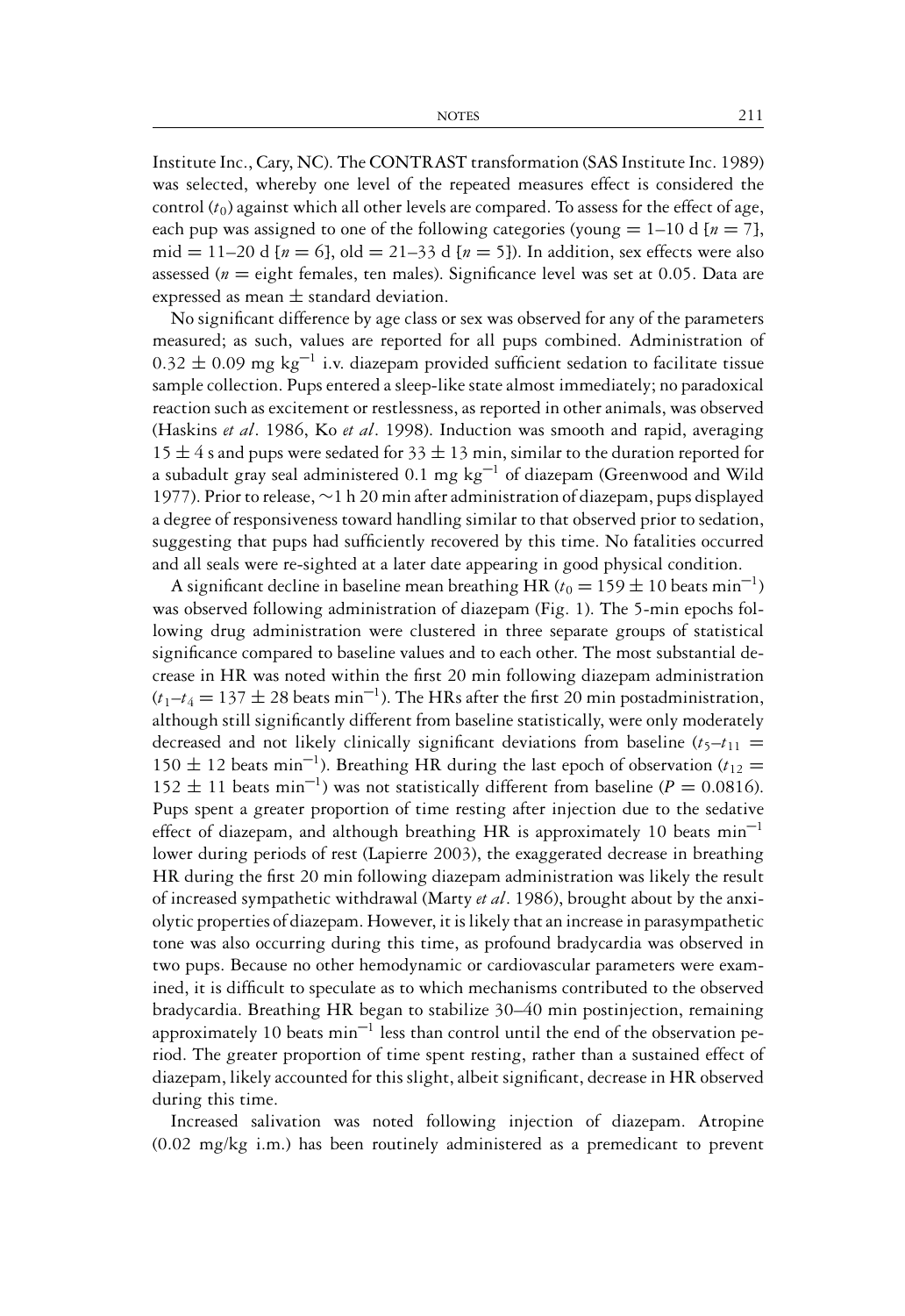

*Figure 1.* Change in breathing heart rate ( $\circ$ ) and respiration rate ( $\bullet$ ) (mean  $\pm$  SD) relative to baseline ( $t_0$ ) following administration of 0.32  $\pm$  0.09 mg kg<sup>-1</sup> i.v. diazepam for all harbor seal pups combined ( $n = 18$ ). \*Statistically different from baseline.

bradycardia and reduce excessive salivation and upper respiratory tract secretion (Haulena and Heath 2001); however, it was not used in this study. Both drug effects (*i.e.,* increased salivation and bradycardia) likely would have been less dramatic had atropine been given. Although, the gold standard of clinical pinniped immobilization and anesthesia includes premedicating with atropine, this practice is not strictly adhered to when working with wild animals in a field setting (*e.g.,* this study, Bowen *et al*. 1999, Baechler *et al*. 2002). In addition, some researchers do not recommend administration of atropine to phocids (Woods, pers. comm. as sited in Haulena and Heath 2001). We suggest that the efficacy of atropine prior to sedation with diazepam in harbor seal pups be further investigated.

Mean breathing frequency was not significantly affected by diazepam; RR for both baseline and postdiazepam epochs (except  $t_6$ ) was  $33 \pm 7$  breaths min<sup>-1</sup>, with little variation observed between individuals. The slight significant increase ( $P =$ 0.0407) in respiration during  $t_6$  (36  $\pm$  6 breaths min<sup>-1</sup>) was likely a consequence of handling the seal and obtaining the muscle sample, despite the administration of a local anesthetic consisting of a 2% lidocaine block at the biopsy site. Data on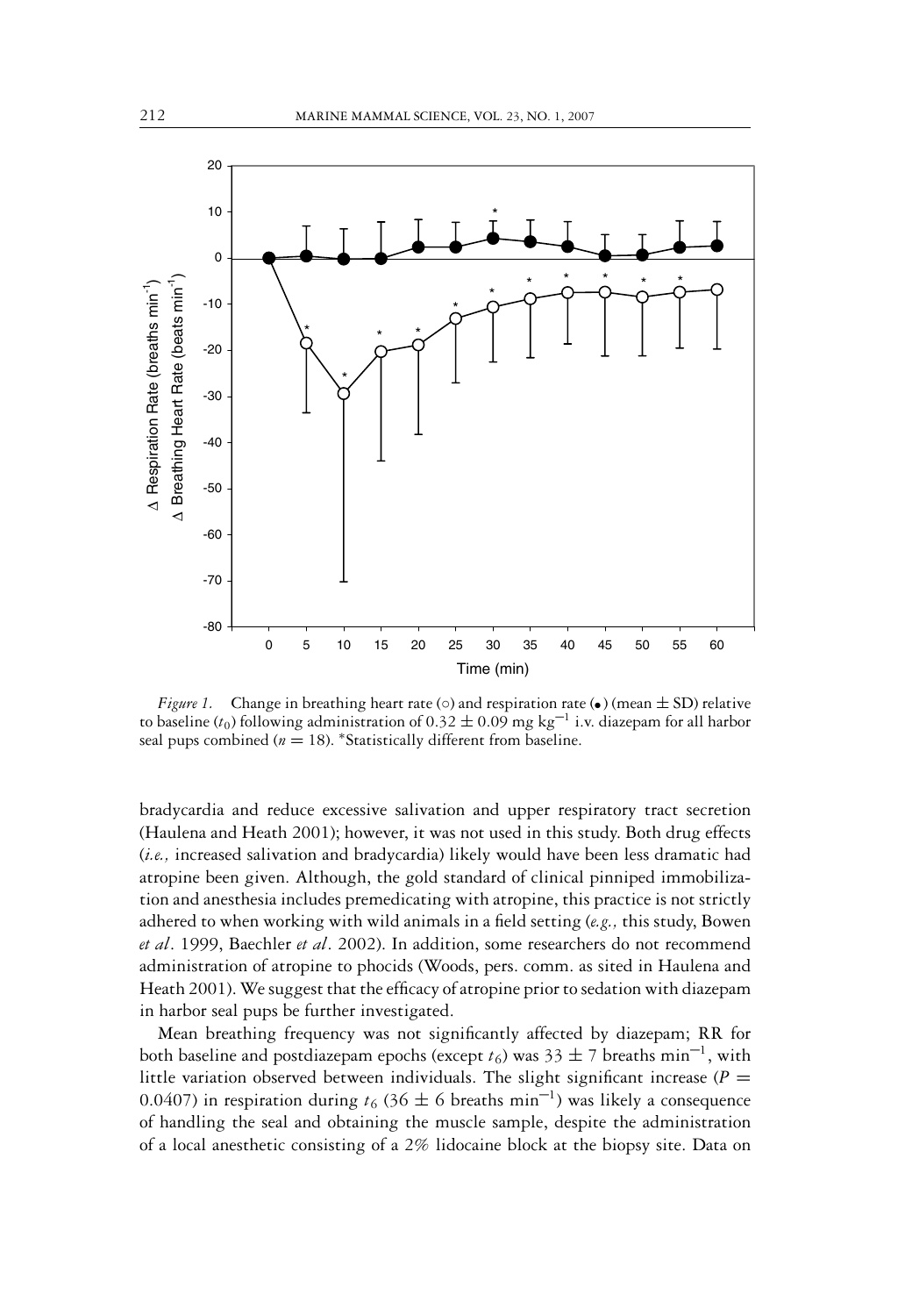respiration quality could not be obtained from the video footage.

Overall, apnea count  $(5 \pm 3, 5 \pm 3, 6 \pm 4)$ , mean apnea duration  $(27 \pm 10 \text{ s}$ ,  $33 \pm 17$  s,  $26 \pm 18$  s), and mean apneic HR (122  $\pm 15$  beats min<sup>-1</sup>, 102  $\pm 39$  beats  $\min^{-1}$ , 123  $\pm$  20 beats min<sup>-1</sup>) for the two 30-min epochs, following administration of diazepam, were not significantly different compared to baseline values  $(t_0, t_1-t_6, t_7$ *t*12, respectively). However, the majority of pups (fourteen of eighteen), became apneic within 2 min of injection. A transient period of apnea shortly after the administration of an immobilizing or anesthetic agent is a common response in pinnipeds (Gales 1989, Lynch *et al*. 1999, Haulena and Heath 2001). The average duration of this initial apnea, after administration of diazepam  $(62 \pm 51 \text{ s})$ , was twice as long as the mean baseline apnea length (27  $\pm$  10 s) ( $t_{14}$  = 2.914,  $P$  = 0.013). In addition, this first apnea was the longest apnea recorded during the entire observation period for seven of the pups. The longest initial apnea following delivery of diazepam occurred in a 33-d-old pup and was just over 3 min (183 s); however, most apneas were well below the estimated theoretical aerobic dive limit for harbor seals (∼3 min; Bowen *et al*. 1999, Jørgensen *et al*. 2001). Furthermore, these terrestrial apneas were similar in duration to the dives preformed by similarly aged harbor seal pups from the same population (Greaves *et al*. 2005). It is most likely that the observed apneas were physiologically safe; however, in the absence of additional monitoring, this cannot be definitely confirmed. In addition, it is uncertain whether placebo (*i.e.,* saline) or solvent (*i.e.,* diazepam vehicle) injections would have produced a similar response, and as such we cannot conclusively state that the observed apneas were indeed drug induced. The respiratory stimulant doxapram HCl (Dopram $\mathbb{B}$ ) has been used with varying success in pinnipeds experiencing prolonged immobilization-related apneas (Haulena and Heath 2001); however, it was not required during this study.

Two pups experienced extreme and extended periods of bradycardia following injection of diazepam, for approximately 12.5 and 21 min, respectively. Immediately, both pups displayed a precipitous decline in HR (Fig. 2). In addition, the pups exhibited extended periods of apnea and unusually low breathing frequency during subsequent periods of eupnea, although a normal sinus arrhythmia was maintained. This may have been the result of a pup's individual reaction to a rapid injection. Diazepam is not water soluble and the commercial formulation uses propylene glycol (40%, Sabex Inc.) as a solvent vehicle, which may produce hypotension, bradycardia, apnea, and cardiac arrest upon rapid infusion (Plumb 1995). When used in pediatrics, it is recommended that diazepam be given slowly over a 3-min period at dose of  $\leq$ 0.25 mg kg<sup>-1</sup> (Roche Pharmaceuticals, Inc. 1997). During this study, however, diazepam was usually delivered within 10 s. Following delivery of diazepam, both pups were heavily sedated and not easily roused; the length of sedation for one pup (27 min) was similar to the mean duration for all pups combined, but the other pup was sedated for an extended period of time (54 min). Diazepam has been reported to produce prolonged CNS depression in neonates due to their inability to metabolize diazepam into inactive end products (Roche Pharmaceuticals, Inc. 1997). Although an animal's response to physical restraint and the subsequent venous puncture are unpredictable, we urge researchers to administer diazepam as slowly as possible to limit the probability of inducing such profound side effects as observed in these two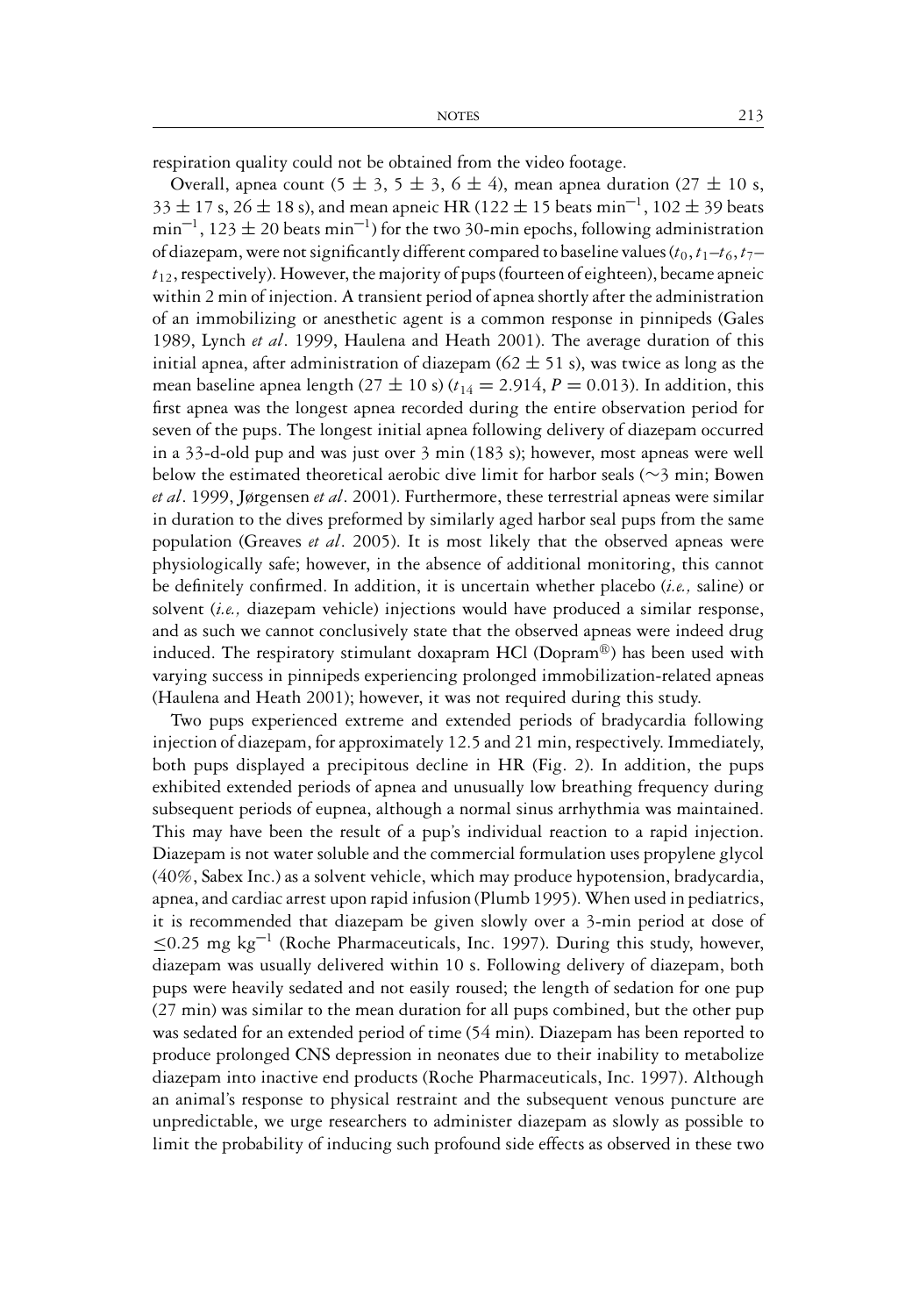pups. Flumazenil (Romazicon<sup>®</sup>), a specific and competitive benzodiazepine receptor antagonist, has been shown to reverse (completely or partially depending on the dose) the effects of benzodiazepines (Roche Pharmaceuticals, Inc. 1997). In pinnipeds, flumazenil has also been administered to reverse sedation induced by two other commonly used benzodiazepines, zolazepam, and midazolam (Karesh *et al*. 1997, Ryon *et al*. 1999, Tahmindjis *et al*. 2003); however, it was not administered to any animal in this study.

Opportunistically, two adult females (57 and 50 kg, respectively) were also captured during this study and monitored for ten 5-min epochs (50 min). Although adult females were subdued following delivery of diazepam (0.35 and 0.40 mg kg<sup>-1</sup> i.v., respectively), they tended to remain vigilant during most of the observation period. Most pups and both adult females were easily roused if the researcher had difficulty obtaining the serial blood samples or once the muscle biopsy procedure commenced. Typically, adult females maintained a higher level of alertness following these procedures and required an increase in the degree of physical restraint employed, suggesting the sedative effects of diazepam had diminished. Pups, however, generally became docile again within minutes and continued resting until removal of the electrodes and their subsequent release. Breathing HR and RR were not significantly altered following injection of diazepam for these two adult females combined (116  $\pm$ 4 beats min<sup>-1</sup> and 20  $\pm$  3 breaths min<sup>-1</sup> prediazepam administration and 122  $\pm$ 9 beats min<sup>-1</sup> and 18  $\pm$  3 breaths min<sup>-1</sup> postdiazepam administration). In addition, only one of the adult females became apneic after administration of diazepam; the apnea lasted 59 s and was the only apnea observed during the entire sampling period (including during baseline measurements) for these two individuals. It must be noted that, due to the small sample size, the responses of these two individuals are not nec-



*Figure 2.* Profound bradycardia following administration of diazepam  $(0.30 \text{ mg kg}^{-1} \text{ i.v.})$ for a 19-d-old male pup weighing 21 kg. Baseline heart rate was  $174$  beats  $min^{-1}$  (dotted line). Each vertical tick represents a breath. Similar findings (not shown) were observed for another pup, a 29-d-old male weighing 32 kg and administered 0.23 mg  $kg^{-1}$  i.v. diazepam.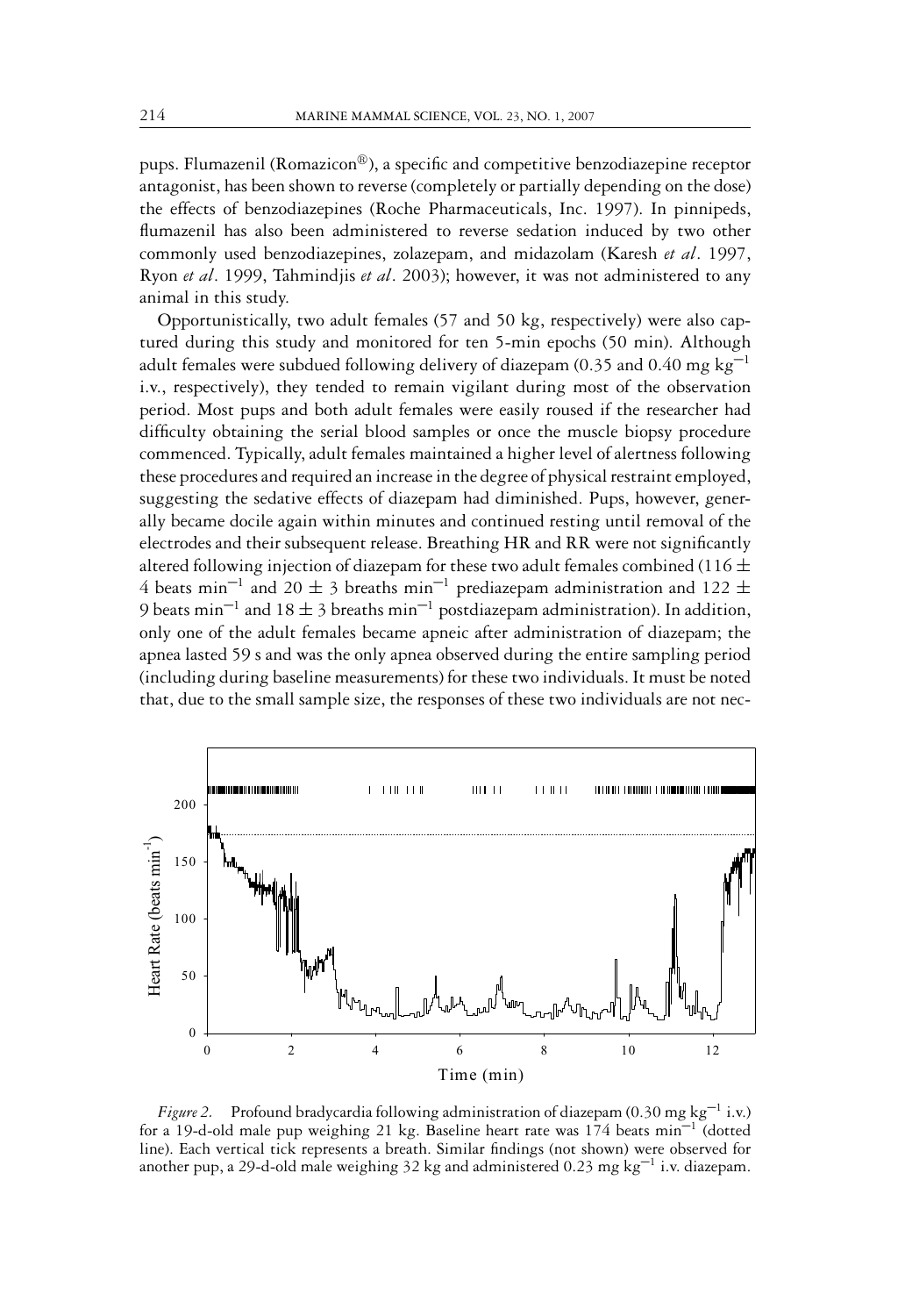essarily representative of the adult seal population in general. Compared to previous studies (0.5–0.7 mg kg–1 i.v.; Bowen *et al*. 1999, 2001; Baechler *et al*. 2002), adults in this study were administered a lower dose of diazepam; it is uncertain if a higher dose would have induced physiological changes similar to that observed for pups.

Although diazepam is considered a preferred sedative for phocids, this is the first study, to our knowledge, evaluating the effect of diazepam on heart and respiratory rates when administered as the sole tranquillizer. At a mean dose of 0.32 mg  $kg^{-1}$ i.v., diazepam provided sufficient sedation to facilitate blood and muscle collection (Greig 2003, Clark 2004), but pups experienced mild to severe bradycardia following injection. Overall, breathing frequency was unaffected but HR was altered, in some individuals, for upwards of 40 min. Previous studies have achieved successful immobilization with 0.2 mg kg–1 (Bowen *et al*. 1999, Baechler *et al*. 2002). It is likely that a lower dose of diazepam and premedicating with atropine would have alleviated some of the undesirable side effects observed in this study. We recommend in future studies that harbor seals be administered a lower dose of diazepam initially (1.5–2.0 mg  $kg^{-1}$  i.v., injected as slowly as possible) and subsequently given additional small amounts as deemed necessary. In addition, each animal should be systematically monitored for cardiorespiratory and thermoregulatory disturbances. Furthermore, we suggest that a more detailed study is warranted to further assess the effects of diazepam on the cardiorespiratory parameters of harbor seals and to evaluate the effectiveness of premedicating with atropine in this species.

## ACKNOWLEDGMENTS

We thank P. Carter, J-F Gosselin, J. Greig, J. Hicks, G. Jean, S. Turgeon, G. Yunker for field and laboratory assistance; J. Cooper for  $SAS^{\circled{D}}$  programming assistance; E. Harvey, and J. O'Hara Hines for statistical advice; and two anonymous reviewers for comments that greatly improved this manuscript. This project was funded in part by the Natural Sciences and Engineering Research Council of Canada (grant to JFS), the Department of Fisheries and Oceans, Canada, and the University of Waterloo. All procedures were conducted in accordance with the guidelines set out by the Canadian Council on Animal Care and the University of Waterloo.

## LITERATURE CITED

- BAECHLER, J., C. A. BECK AND W. D. BOWEN. 2002. Dive shapes reveal temporal changes in the foraging behaviour of different age and sex classes of harbour seals (*Phoca vitulina*). Canadian Journal of Zoology 80:1569–1577.
- BOWEN, W. D., D. J. BONESS AND S. J. IVERSON. 1999. Diving behaviour of lactating harbour seals and their pups during maternal foraging trips. Canadian Journal of Zoology 77:978–988.
- BOWEN, W. D., S. J. IVERSON, D. J. BONESS AND O. T. OFTEDAL. 2001. Foraging effort, food intake and lactation performance depend on maternal mass in a small phocid se*al*. Functional Ecology 15:325–334.
- CASTELLINI, M. A., L. D. REA, J. L. SANDERS, J. M. CASTELLINI AND T. ZENTENO-SAVIN. 1994. Developmental changes in cardiorespiratory patterns of sleep-associated apnea in northern elephant seals. American Journal of Physiology 267:R1294–R1301.
- CLARK, C. A. 2004. Tracking changes: Postnatal blood and muscle oxygen store development in harbor seals (*Phoca vitulina*). Master's thesis. University of Alaska, Anchorage, AK. 82 pp.
- FALABELLA, V., M. LEWIS AND C. CAMPAGNA. 1999. Development of cardiorespiratory patterns associated with terrestrial apneas in free-ranging southern elephant seals. Physiology and Biochemical Zoology 72:64–70.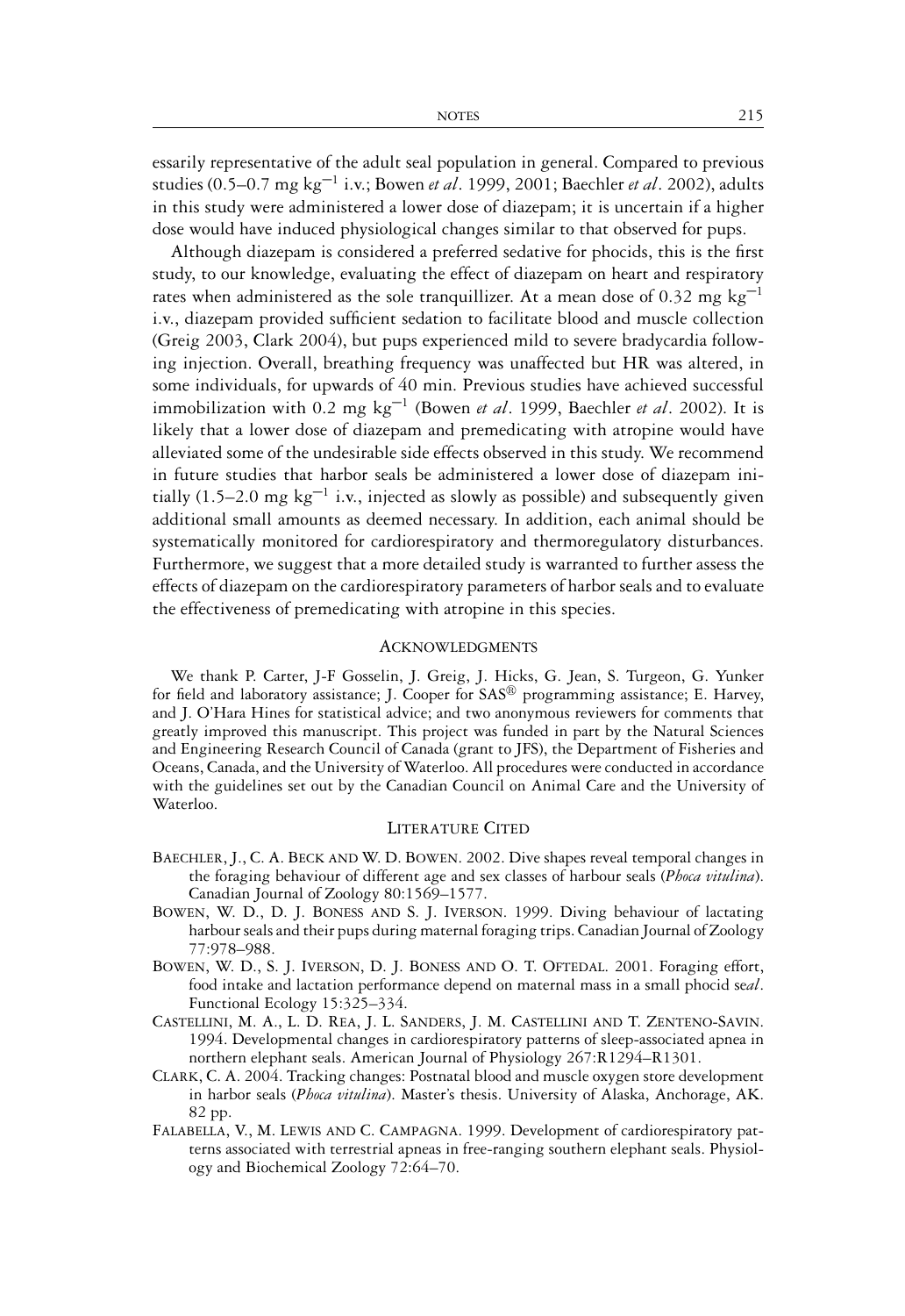- GAGE, L. J. 1984. Restraint and anesthesia in pinnipeds. Annual Proceedings of the American Association of Zoo Veterinarians. 31 pp.
- GALES, N. J. 1989. Chemical restraint and anesthesia of pinnipeds: A review. Marine Mammal Science 5:228–256.
- GREAVES, D. K., J. F. SCHREER, M. O. HAMMILL AND J. M. BURNS. 2005. Diving heart rate development in postnatal harbour seals, *Phoca vitulina*. Pysiological and Biochemical Zoology 78:9–17.
- GREENWOOD, A. G., AND D. WILD. 1977. Fibreoptic gastroscopy in a grey seal, *Halichoerus grypus*. Aquatic Mammals 5:67–68.
- GREIG, J. E. 2003. Vasoactive hormone concentrations during development of the harbour seal, *Phoca vitulina*. M.Sc. thesis, University of Waterloo, ON. 47 pp.
- GULLAND, F. M. D., M. HAULENA AND L. A. DIERAUF. 2001. Seals and sea lions. Pages 907–926 *in* L. A. Dierauf and F. M. D. Gulland, eds. CRC handbook of marine mammal medicine. 2nd edition. CRC Press, Baco Raton, FL.
- HASKINS, S. C., T. B. FARVER AND J. D. PATZ. 1986. Cardiovascular changes in dogs given diazepam and diazepam-ketamine. American Journal of Veterinary Research 47:795– 798.
- HAULENA, M., AND R. B. HEATH. 2001. Marine mammal anesthesia. Pages 655–688 *in* L. A. Dierauf and F. M. D. Gulland, eds. CRC handbook of marine mammal medicine. 2nd edition. CRC Press, Baco Raton, FL.
- HUBBARD, R. C. 1969. Chemotherapy in captive marine mammals. Bulletin of the Wildlife Diseases Association 5:218–230.
- JØRGENSEN, C., C. LYDERSEN, O. BRIX AND K. KOVACS. 2001. Diving development in nursing harbour seal pups. Journal of Experimental Biology 204:3993–4004.
- KARESH, W. B., R. A. COOK, AND M. LIM. 1997. South American pinnipeds: Immobilization, telemetry, and health evaluations. Annual Meeting of the American Association of Zoo Veterinarians, Houston, TX. pp. 291–295.
- KELLY, D., R. PIK AND C. N. CHEN. 1973. A psychological and physiological evaluation of the effects of intravenous diazepam. British Journal of Psychiatry 122:419–426.
- KLEIN, C., AND P. REINHOLD. 2001. Analysis of respiratory mechanics by impulse oscillometry in non-sedated and diazepam-sedated swine. Research in Veterinary Science 70:181–189.
- KO, J. C. H., C. F. NICKLIN, T. G. HEATON-JONES AND W. C. KUO. 1998. Comparison of sedative and cardiorespiratory effects of diazepam, acepromazine, and xylazine in ferrets. Journal of the American Animal Hospital Association 34:234–241.
- LAPIERRE, J. L. 2003. Cardiorespiratory patterns of harbour seal pups (*Phoca vitulina*). Master's thesis. University of Waterloo, Ontario, Canada.
- LAPIERRE, J. L., J. F. SCHREER, J. M. BURNS AND M. O. HAMMILL. 2004. Development changes in cardiorespiratory patterns associated with terrestrial apnoeas in harbour seal pups. Journal of Experimental Biology 207:3891–3898.
- LYNCH, M. J., M. A. TAHMINDJIS AND H. GARDNER. 1999. Immobilisation of pinniped species. Australian Veterinary Journal 77:181–185.
- MARTY, J., R. GAUZIT, P. LEFEVRE, E. COUDERC, R. FARINOTTI, C. HENZEL AND J. M. DESMONTS. 1986. Effects of diazepam and midazolam on baroreflex control of heart rate and on sympathetic activity in humans. Anesthesia and Analgesia 65:113–119.
- MUIR, W. W., R. A. SAMS, R. H. HUFFMAN AND J. S. NOONAN. 1982. Pharmacodynamic and pharmacokinetic properties of diazepam in horses. American Journal of Veterinary Research 43:1756–1762.
- PLUMB, D. C. 1995. Veterinary drug handbook 2nd edition. Iowa State University Press, Ames, Iowa.
- RANDALL, L. O., G. A. HEISE, W. SCHALLEK, R. E. BAGDON, R. BANZIGER, A. BORIS, R. A. MOE AND W. B. ABRAMS. 1961. Pharmacological and clinical studies on Valium<sup>®</sup>, a new psychotherapeutic agent of the benzodiazepine class. Current Therapeutic Research 3:405–425.
- RAO, S., R. W. SHERBANIUK, K. PRASAD, S. J. K. LEE AND B. J. SPROULE. 1972. Cardiopulmonary effects of diazepam. Clinical Pharmacology and Therapeutics 14:182–189.
- ROCHE PHARMACEUTICALS, INC. 1997. Valium<sup>®</sup> (brand of diazepam) injection. Nutley, NJ.